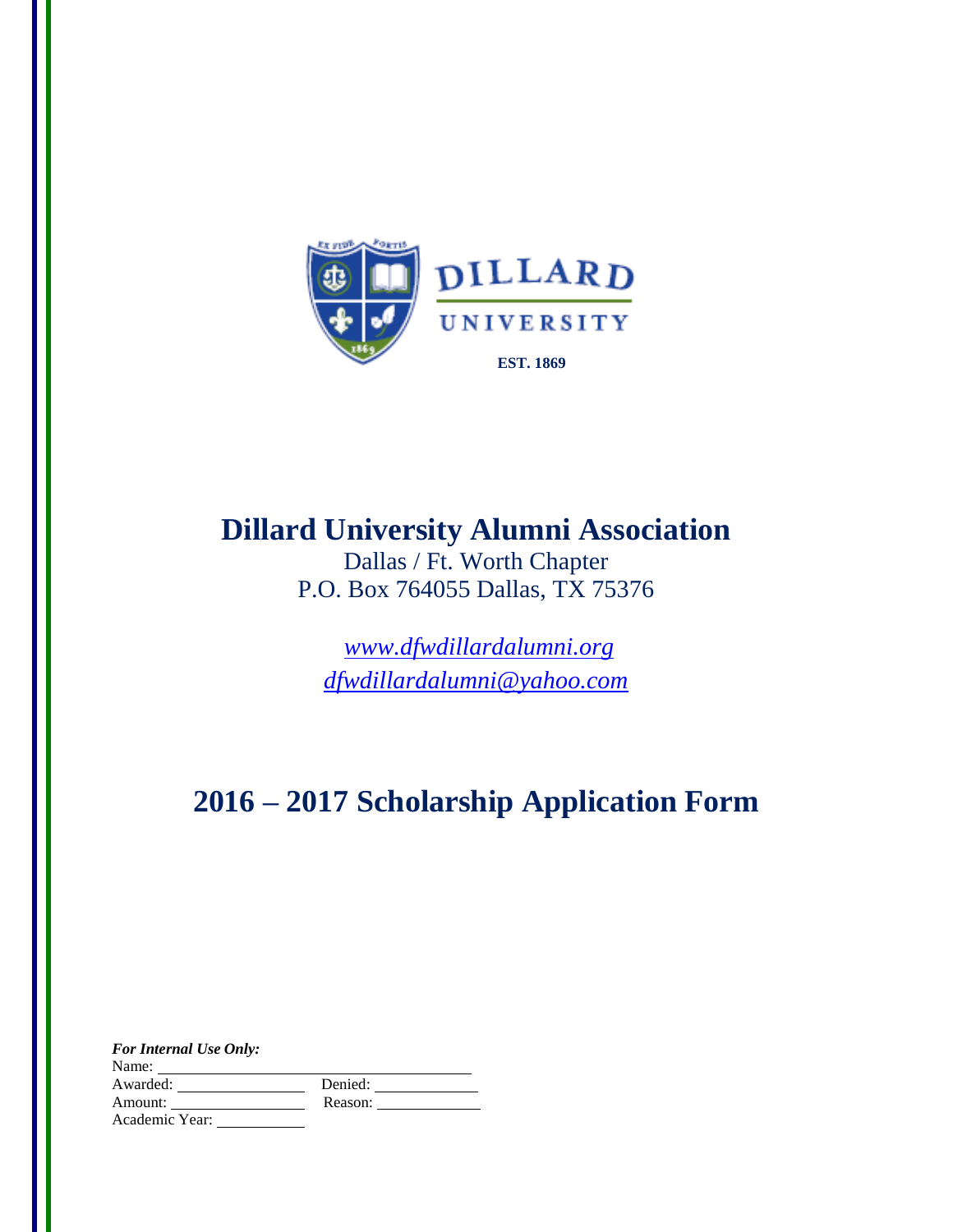## **General Instructions**

- 1. Print legibly or type.
- 2. All documentation must be submitted with application, and must be in its original form. **Incomplete applications will not be considered or processed.**

## **Deadline**

For scholarship consideration, this form and required documentation must be received or postmarked no later than **April 15, 2016**. Mail application and documentation materials to:

> **DFW Chapter Dillard University Alumni Association P. O. Box 764055 Dallas, TX 75376-4055 Or Email to: [dfwdillardalumni@yahoo.com](mailto:dfwdillardalumni@yahoo.com)**

## **Eligibility Criteria**

#### **The student:**

- $\Box$  is a Dallas/Fort Worth metropolitan area resident.
- $\Box$  must be currently enrolled or have documented proof of acceptance for enrollment at Dillard University for the 2016-2017 school term.
- has an overall high school or college GPA of 3.00 or higher on a 4-point scale. (The cumulative grade point average must be computed on a 4-point scale and on an un-weighted basis.)
- has a minimum combined score of 1200 SAT for all 3 parts, or
- $\Box$  has a minimum score of 20 on the ACT.

## **Documentation to be submitted with application**

#### **All applicants must submit:**

- $\Box$  a completed Scholarship Application Form.
- $\Box$  an official transcript in a sealed envelope that must bear the official seal and/or signatures of that institution.
- a typed written essay consisting of  $450 500$  words on:
	- o **New Entrants:**
		- Explain why you want to attend a Historical Black College or University (HBCU), particularly Dillard University.
	- o **Returning Students: (Select One)**
		- If you had the authority to change Dillard University in a positive way, what specific changes would you make?
		- Select an existing, controversial, campus issue at Dillard University and suggest a solution.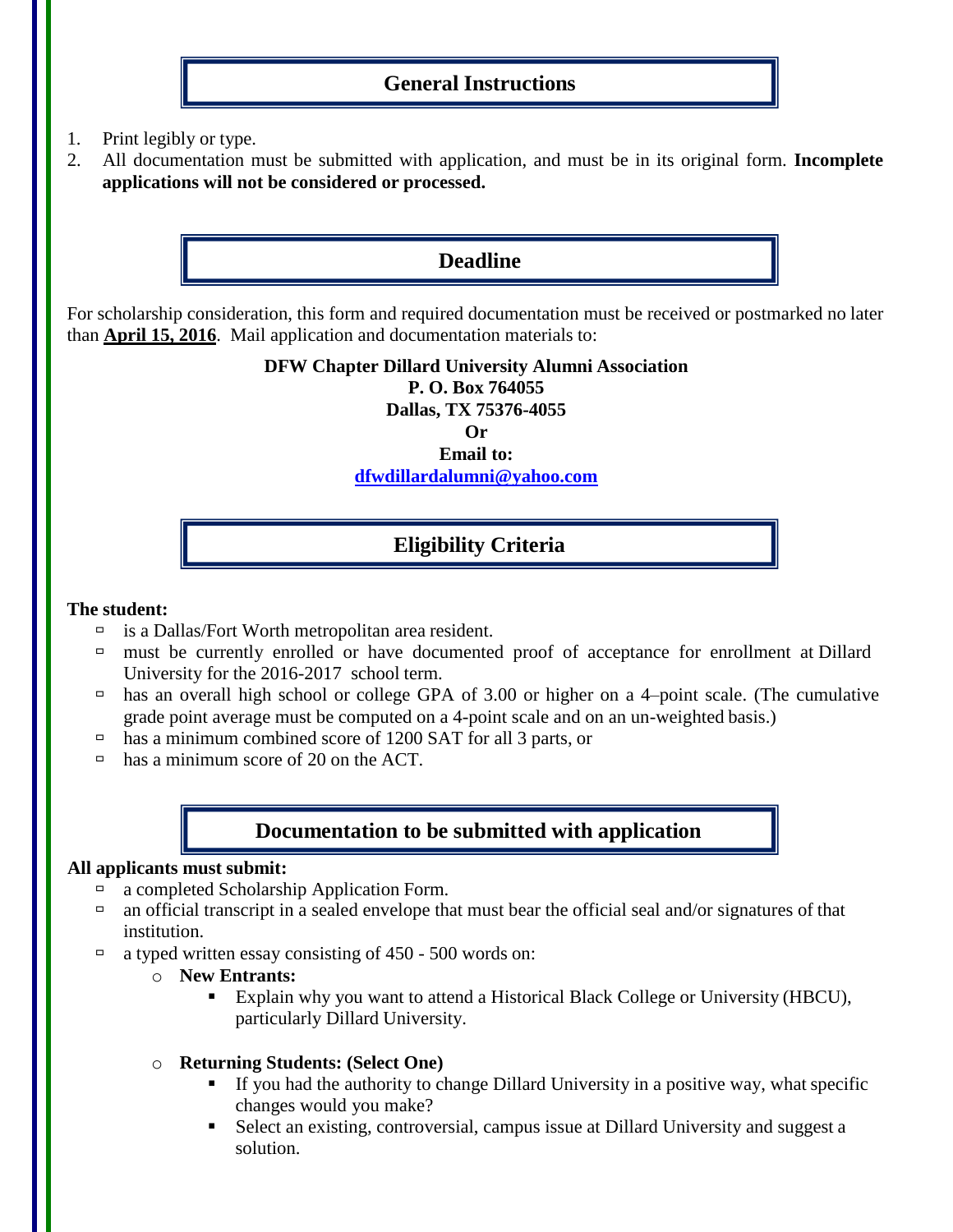|  |  | <b>Dillard University Alumni Association Dallas/Fort Worth Chapter</b> |  |
|--|--|------------------------------------------------------------------------|--|
|--|--|------------------------------------------------------------------------|--|

Scholarship Application Form

(Print or Type)

|                           |                                                                                                                                                                                                                                | <b>Section A</b>   |          |
|---------------------------|--------------------------------------------------------------------------------------------------------------------------------------------------------------------------------------------------------------------------------|--------------------|----------|
|                           | Name: Date of Birth:                                                                                                                                                                                                           |                    |          |
|                           |                                                                                                                                                                                                                                |                    |          |
|                           | Gender: [ ] Male [ ] Female                                                                                                                                                                                                    |                    |          |
|                           |                                                                                                                                                                                                                                |                    |          |
|                           | <b>Street</b>                                                                                                                                                                                                                  | City & State       | Zip Code |
|                           | Telephone: The contract of the contract of the contract of the contract of the contract of the contract of the contract of the contract of the contract of the contract of the contract of the contract of the contract of the | Permanent Address: |          |
|                           | Street                                                                                                                                                                                                                         | City & State       | Zip Code |
|                           |                                                                                                                                                                                                                                |                    |          |
|                           |                                                                                                                                                                                                                                |                    |          |
| <b>Returning Students</b> | Classification: Current Major GPA: Current Cumulative GPA:                                                                                                                                                                     |                    |          |
|                           | Major: Expected Graduation Date:                                                                                                                                                                                               |                    |          |
|                           | Have you received a scholarship from the DFW Chapter before? [ ] Yes [ ] No                                                                                                                                                    |                    |          |
|                           |                                                                                                                                                                                                                                |                    |          |
| <b>Entering Students</b>  |                                                                                                                                                                                                                                |                    |          |
|                           |                                                                                                                                                                                                                                |                    |          |

 A letter of recommendation from a citizen in the community, including but not limited to a mentor, community or religious leader, organization leader or member, or a volunteer or work supervisor